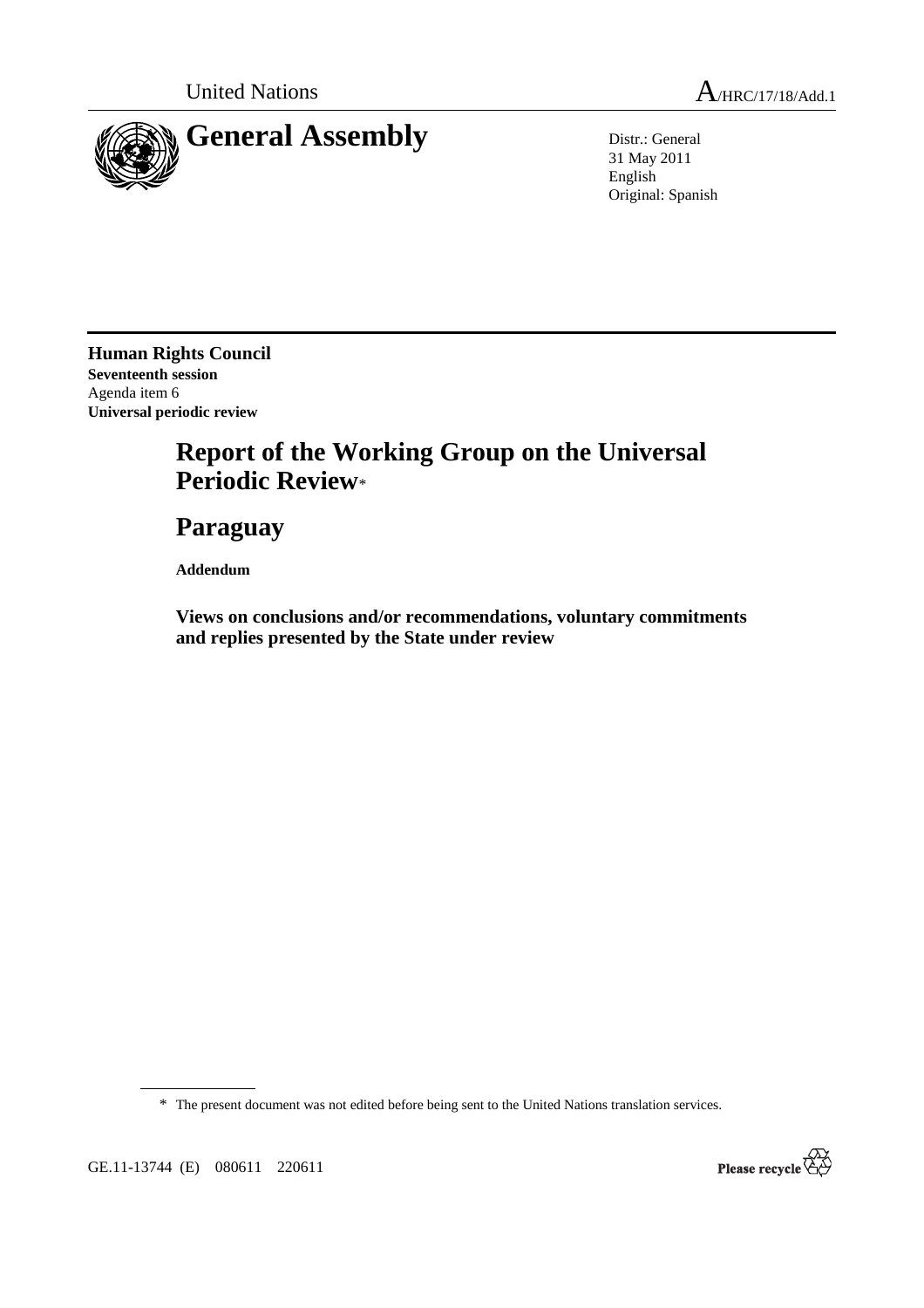1. Paraguay is grateful for the recommendations made in the course of the universal periodic review that took place on 2 February 2011. It would like to reaffirm its strong commitment to the review process and to underscore the fact that this process will benefit the citizens of Paraguay by helping to strengthen the protection of their human rights. Following a thorough consideration and analysis of the recommendations, the Government of Paraguay would like to take this opportunity to present its replies and its views on the recommendations and asks that the following replies be included in the final draft.

## **Recommendation 86.1**

2. The Government of Paraguay accepts this recommendation on the understanding that it is in the process of being implemented within the framework of the Human Rights Council review process and the outcome adopted by the member States in March 2011. When the time comes, the Government will determine whether or not it is appropriate to brief the Council at the midpoint of the period established for the implementation of the recommendations that it has voluntarily accepted.

## **Recommendation 86.2**

3. The Government of Paraguay accepts this recommendation on the understanding that it is in the process of being implemented. As part of its public policy, Paraguay is carrying out programmes to combat poverty and promote social inclusion. These initiatives include the National Indigenous Policy Programme (PRONAPI), which works in the areas of mitigation and support for food production for home consumption, and the ÑEMITY programme, which develops differentiated, sustainable agricultural production strategies.

4. A food security programme benefiting 76 indigenous communities is being funded by the Paraguayan-Brazilian Itaipú Binacional venture. Other initiatives now under way include a development project for indigenous communities in Paraguay that is being funded with a grant from Japan Development and the Sustainable Rural Development Project (PRODERS), which will benefit 73 indigenous communities.

5. The Ministry of Agriculture and the Ethno-Development Directorate of the Paraguayan Institute for Indigenous Peoples (INDI) are working to promote family farming. Paraguay does not adopt measures to promote assimilation that fail to take into account the feelings and interests of the people involved. INDI sets up participatory economic development projects for indigenous communities through the Ethno-Development Directorate.

### **Recommendation 86.3**

6. The Government of Paraguay accepts this recommendation on the understanding that it is in the process of being implemented. As part of that process, Act No. 4288 on the National Mechanism for the Prevention of Torture and Other Cruel, Inhuman or Degrading Treatment or Punishment was published in *Gaceta Oficial* No. 80 of 27 April 2011.

7. The passage of this law is an extremely significant step forward in Paraguay's effort to combat torture and cruel, inhuman or degrading treatment. Civil society was consulted about this law on numerous occasions. The Government of Paraguay would like to take this opportunity to express its sincere thanks to the special procedures and international human rights bodies whose representatives played a constructive role in promoting this policy.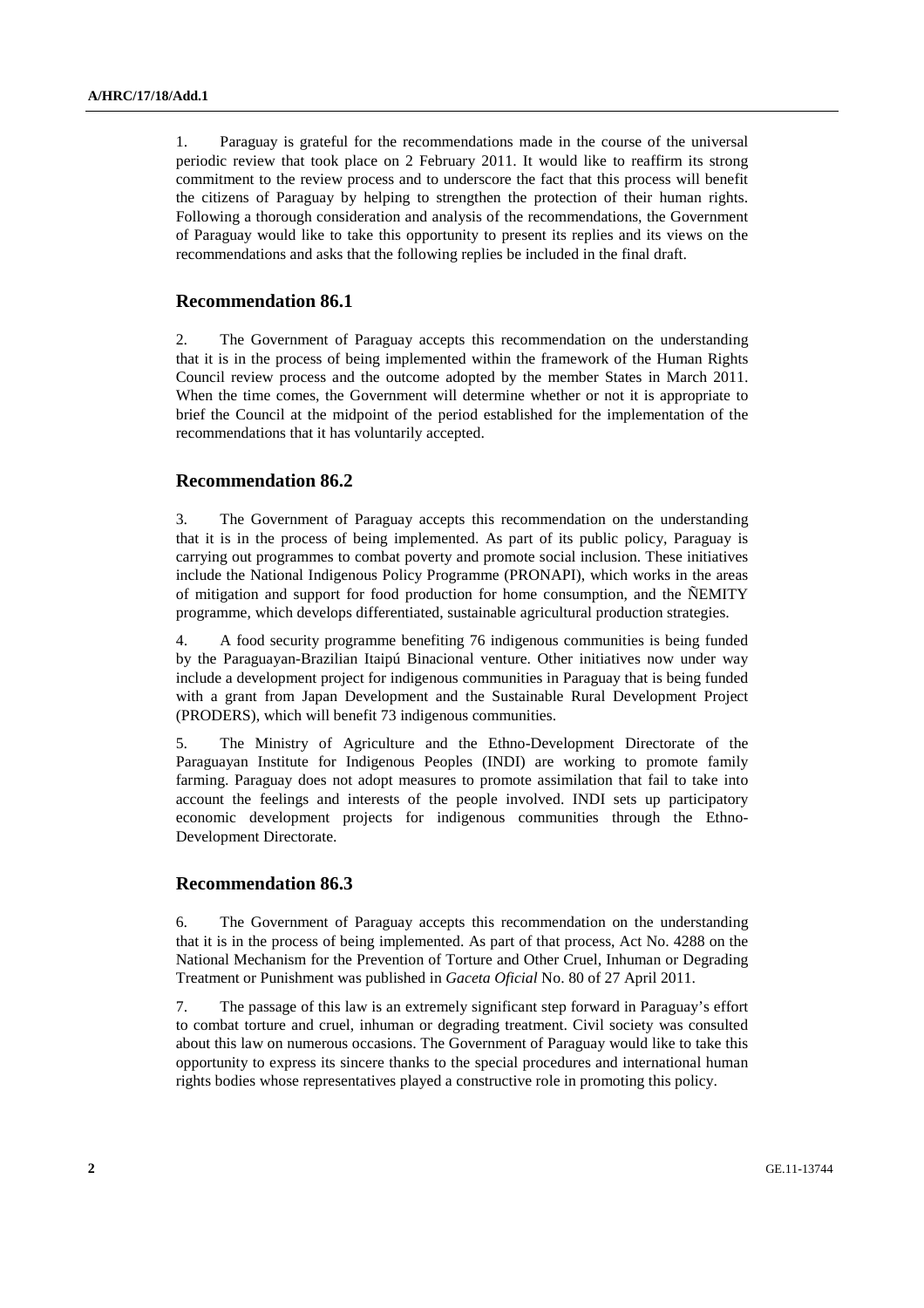8. The Government believes that the application of this law and the use of the mechanisms established in other laws and regulations provide a solid foundation for the proper rehabilitation of Paraguayan victims of torture. Since a new law on the subject is now in place, it will be instructive, as a first step, to see what results it has in the short, medium and long terms and to analyse that information with a view to any future amendment or update.

9. The Government of Paraguay is, however, very optimistic about the application of Act No. 4288, which will clearly have a strong impact at the national level and particularly on the conduct of officials responsible for administering justice and maintaining law and order.

### **Recommendation 86.4**

10. The Government of Paraguay accepts this recommendation on the understanding that it is in the process of being implemented. The ultimate objective of the Ministry of Public Health and Social Welfare is to have a coordinated, consolidated health-care system and a national health agenda based on a human rights perspective.

11. With respect to this specific issue, a series of measures are being developed in order to provide women with better medical care when they are miscarrying, having an abortion or giving birth, to deliver improved post-partum care and to reduce the number of unsafe abortions by, among other measures, adding contraceptives to the list of essential medicines, providing universal access to sexual and reproductive health services and improving information systems. In addition, work is proceeding on the adaptation, development and dissemination of materials designed to promote a more integrated, humanized approach to care for patients who are having miscarriages.

12. The country's Family Health Units are working to implement the national, regional and local health agendas that are in place. These units make up a primary health-care network that has increased the system's coverage of the general public, including women and their specific sexual and reproductive health needs. Issues of access, the delivery of services free of charge, non-discrimination and the need to overcome social exclusion through the participation of broad sectors of the community and society are also to be addressed.

13. Within this range of objectives, women's rights are unquestionably a high priority, and every effort is being made to fully honour this commitment. The Government of Paraguay regards research and initiatives focusing on the implementation of women's right to health and life as an essential part of its duties. It is important to bear in mind that each state has particular features and special circumstances and that its people have their own customs and their own challenges to face. Taking these elements into account, in the near future the Government of Paraguay expects to achieve a significant reduction in the existing cultural, geographic and economic barriers that hinder access to health services.

14. The Secretariat for Women of the Office of the President, in coordination with the Programmes Directorate of the Ministry of Public Health and Social Welfare, has begun to offer a series of awareness-raising and information workshops on sexual and reproductive rights and on related medical and legal issues as seen from a gender perspective. A ministerial resolution on humanized health care for patients undergoing abortions or miscarriages is also being prepared.